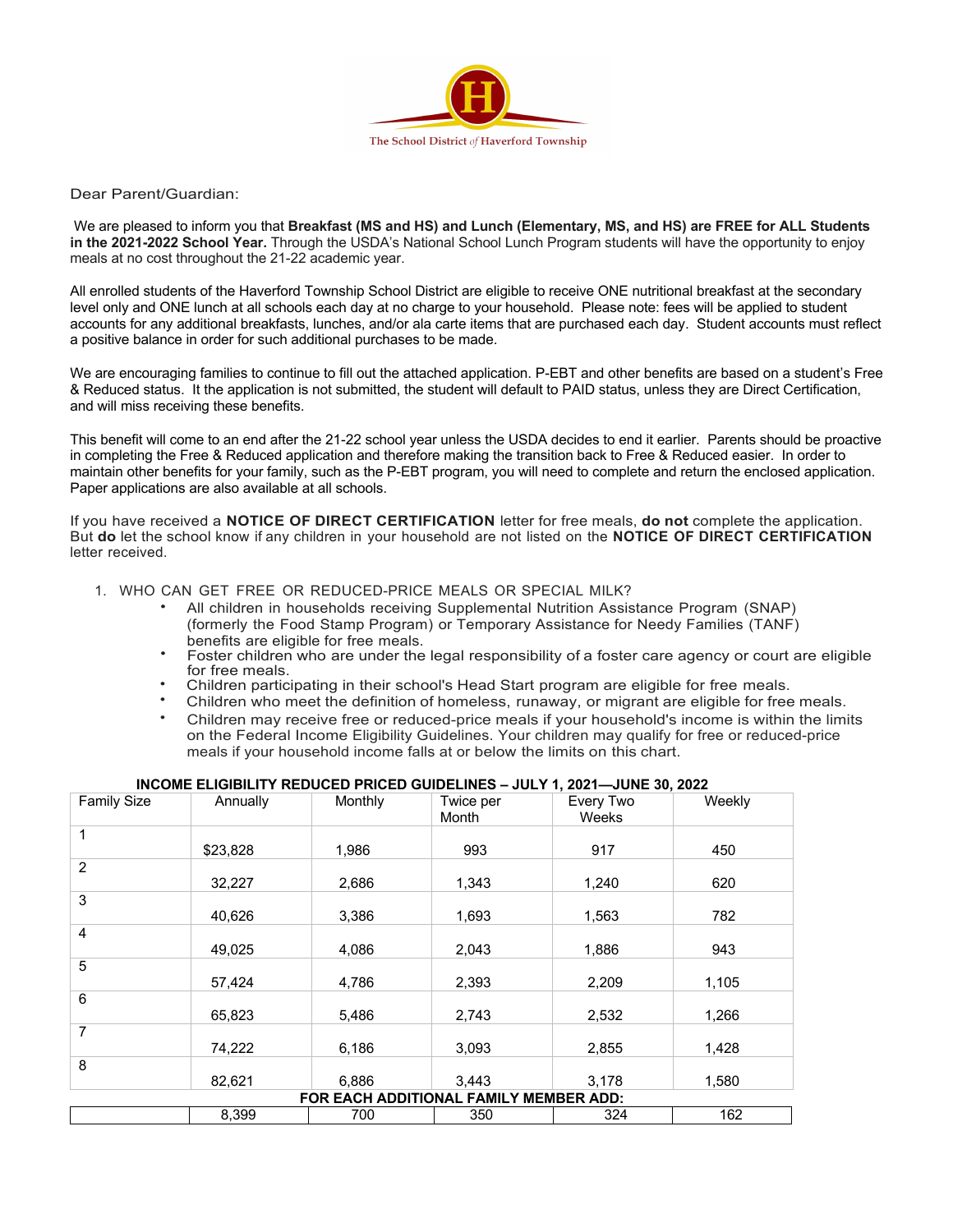

- 2. HOW DO I KNOW IF MY CHILDREN QUALIFY AS HOMELESS, MIGRANT, OR RUNAWAY? Do the members of your household lack a permanent address? Are you staying together in a shelter, hotel, or other temporary housing arrangement? Does your family relocate on a seasonal basis? Are any children Jiving with you who have chosen to leave their prior family or household? If you believe children in your household meet these descriptions and have not been told your children will get free meals, call or email **Millie Cerone at (610)853-5900 x7142.**
- 3. DO I NEED TO FILL OUT AN APPLICATION FOR EACH CHILD? No. *Use one Free and Reduced-Price School Meals Applicationfor all students in your household.* An application that is not complete cannot be approved, so be sure to fill out all required information. Return the completed application to: **your child's school in envelope provided.**
- 4. SHOULD I FILL OUT AN APPLICATION IF I RECEIVED A LETTER THIS SCHOOL YEAR SAYING MY CHILDREN ARE ALREADY APPROVED FOR FREE MEALS? No, but read the letter you received carefully and follow the instructions. If any children in your household were missing from your eligibility notification letter, contact **Millie Cerone, at 610-853-5900 x7142 or mcerone@haverfordsd.net** immediately.
- 5. CAN I APPLY ONLINE? Yes! You are encouraged to complete an online application instead of a paper application if you are able.The online application has the same requirements and will ask you for the same information as the paper application. Visit https://www.schoolcafe.com/ or find the link on the district website at https://www.haverford.k12.pa.us/
- 6. MY CHILD'S APPLICATION WAS APPROVED LAST YEAR. DO I NEED TO FILL OUT A NEW ONE? Yes. Your child's application isonly good for that school year and for the first 30 operating school days of this school year. You must send in a new application unless the school told you that your child is eligible for the new school year.
- 7. I GET WIC. CAN MY CHILDREN GET FREE MEALS? Children in households participating in WIC may be eligible for free or reduced-price meals. Send in an application.
- 8. WILL THE INFORMATION I GIVE BE CHECKED? Yes. We may also ask you to send written proof of the household income you report.
- 9. IF I DON'T QUALIFY NOW, MAY I APPLY LATER? Yes, you may apply at any time during the school year. For example, children with a parent or guardian who becomes unemployed may become eligible for free and/ or reduced-price meals if the household income drops below the income limit.
- 10. WHAT IF I DISAGREE WITH THE SCHOOL'S DECISION ABOUT MY APPLICATION? You should talk to school officials. You also may ask for a hearing by calling or writing to: **Dr. Maureen Reusche at 610-853- 5900 x7204, mreusche@haverfordsd.net.**
- 11. MAY I APPLY IF SOMEONE IN MY HOUSEHOLD IS NOT A U.S. CITIZEN? Yes. You, your children, or other householdmembers do not have to be U.S. citizens to apply for free or reduced-price meals.
- 12. WHAT IF MY INCOME IS NOT ALWAYS THE SAME? List the amount that you normally receive. For example, if you normally make \$1,000 each month, but you missed some work last month and only made \$900, put down that you made \$1,000 per month. If you normally get overtime, include it, but do not include it if you only work overtime sometimes. If you have lost a job orhad your hours or wages reduced, use your current income.
- 13. WHAT IF SOME HOUSEHOLD MEMBERS HAVE NO INCOME TO REPORT? Household members may not receive some types of income we ask you to report on the application, or may not receive income at all. Whenever this happens, write a O in the field. However, if any income fields are left empty or blank, those will also be counted as zeroes. Be careful when leaving income fieldsblank, as we will assume you meant to do so.
- 14. WE ARE IN THE MILITARY. DO WE REPORT OUR INCOME DIFFERENTLY? Your basic pay and cash bonuses must be reported as income. If you get any cash value allowances for off-base housing, food, or clothing, or receive Family Subsistence Supplemental Allowance payments, it must also be included as income. However, if your housing is part of the Military Housing Privatization Initiative, do not include your housing allowance as income. Any additional combat pay resulting from deployment is also excluded from income.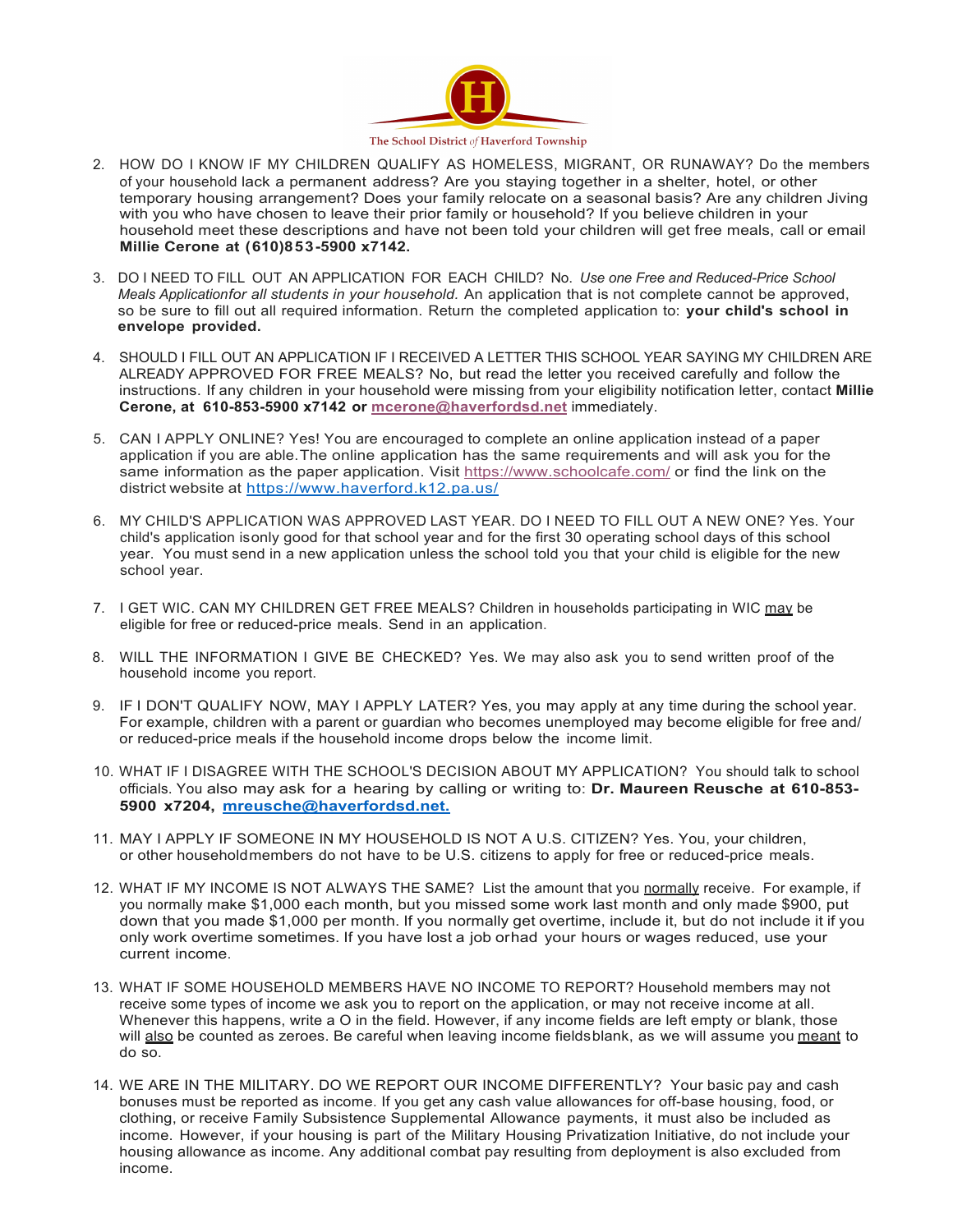

- 15. WHAT IF THERE ISN'T ENOUGH SPACE ON THE APPLICATION FOR MY FAMILY? List any additional household members on aseparate piece of paper and attach it to your application. Contact your student(s) school office to receive a second application.
- 16. MY FAMILY NEEDS MORE HELP. ARE THERE OTHER PROGRAMS WE MIGHT APPLY FOR? To find out how to apply for **SNAP** or other assistance benefits, visit www.compass.state .pa.u s, contact your local county assistance office, or call 1-800-692- 7462.

If you have other questions or need help, call **610-853-5900 x7142.**

Sincerely,

Millie Cerone

## **Food Service Specialist**

In accordance with Federal civil rights law and U.S. Department of Agriculture (USDA) civil rights regulations and policies, the USDA, its Agencies, offices, and employees, and institutions participating in or administering USDA programs are prohibited from discriminating based on race, color, national origin, sex, disability, age, or reprisal or retaliation for prior civil rights activity in any program or activity conducted or funded by USDA.

Persons with disabilities who require alternative means of communication for program information (e.g. Braille, large print, audiotape, American Sign Language, etc.), should contact the Agency (State or local) where they applied for benefits. Individuals who are deaf, hardof hearing or have speech disabilities may contact USDA through the Federal Relay Service at (800) 877-8339. Additionally, program information may be made available in languages other than English .

To file a program complaint of discrimination, complete the USDA Program Discrimination Complaint Form, (AD-3027) found online at, https://www.usda .gov/ oascr /how-to-file-a-progr am -discrimination-complaint, and at any USDA office or write a letter addressed to USDA and provide in the letter all of the information requested in the form. To request a copy of the complaint form, call (866) 632-9992.Submit your completed form or letter to USDA by:

(1) Mail: U.S. Department of Agriculture, Office of the Assistant Secretary for Civil Rights,1400 Independence Avenue, SW Washington, D.C. 20250-9410

(2) Fax: (202) 690-7442; or

(3) Email: program. intake@usda.gov.

This institution is an equal opportunity provider.

ATTENTION: If you speak Spanish, language assistance services, free of charge, are available to you. Contact your child's school.

ATENCIÓN Si habla español, dispone

de servicios de asistencia lingüística gratuitos. Comuníquese con la escuela de su hijo.